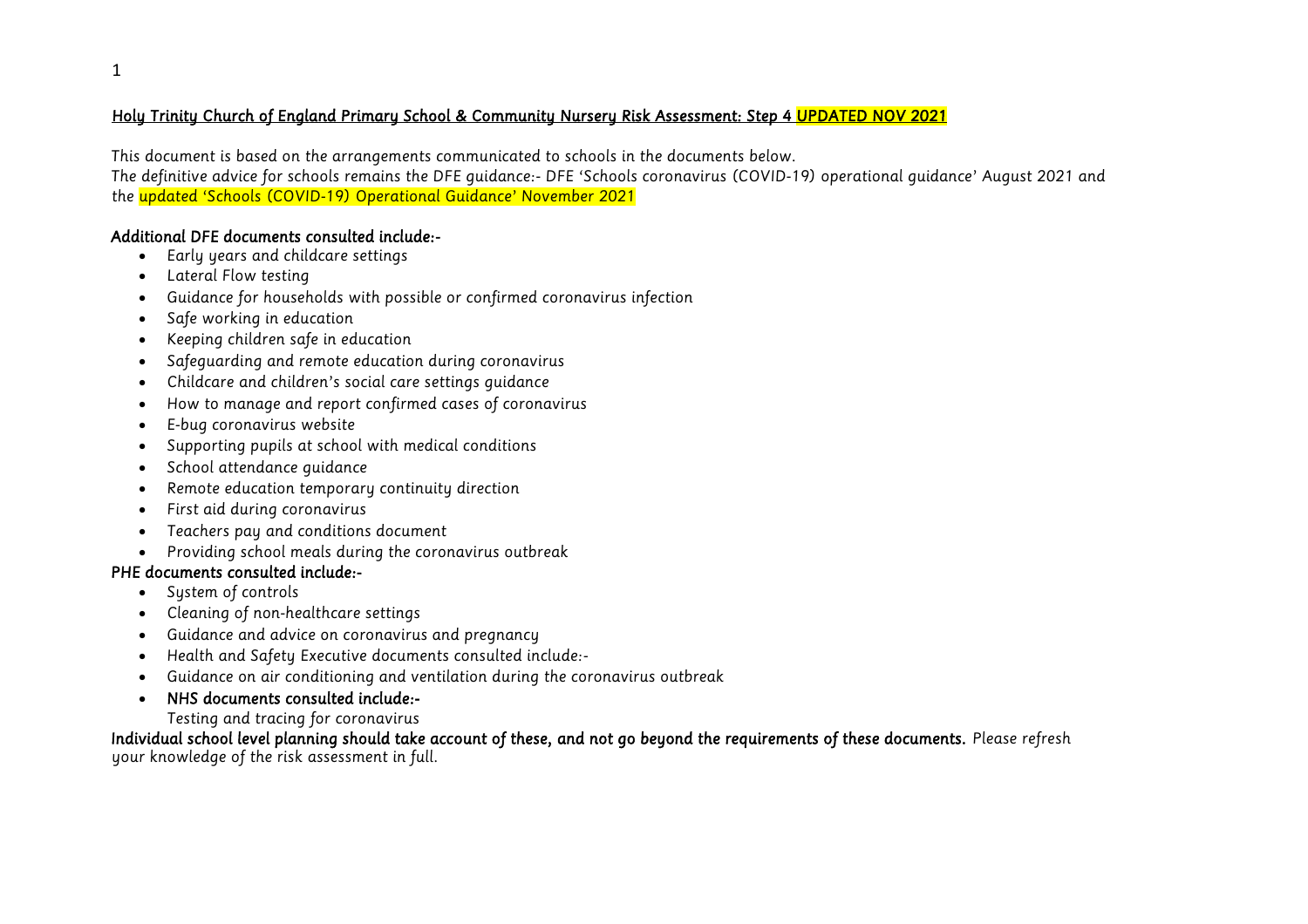| <b>School Name:</b><br>Holy Trinity C of E Primary<br><b>School and Community</b><br>Nursery                    | <b>Specific Actions</b>                                                                                                                                                                                                                                                                                                                                                                                                                                                                                                                                                                                                                                                                                                                                                                                                                                                                                                                                                                                                                                                                                                                                                                                                                                                                                                                                                                                                                                                                                         | <b>Residual risks</b>                                                                                                                                                                                                                                                                                                                                                                                                                                   | Lead<br>responsible<br>and<br>completed<br>date                         |
|-----------------------------------------------------------------------------------------------------------------|-----------------------------------------------------------------------------------------------------------------------------------------------------------------------------------------------------------------------------------------------------------------------------------------------------------------------------------------------------------------------------------------------------------------------------------------------------------------------------------------------------------------------------------------------------------------------------------------------------------------------------------------------------------------------------------------------------------------------------------------------------------------------------------------------------------------------------------------------------------------------------------------------------------------------------------------------------------------------------------------------------------------------------------------------------------------------------------------------------------------------------------------------------------------------------------------------------------------------------------------------------------------------------------------------------------------------------------------------------------------------------------------------------------------------------------------------------------------------------------------------------------------|---------------------------------------------------------------------------------------------------------------------------------------------------------------------------------------------------------------------------------------------------------------------------------------------------------------------------------------------------------------------------------------------------------------------------------------------------------|-------------------------------------------------------------------------|
| Planning and organising                                                                                         |                                                                                                                                                                                                                                                                                                                                                                                                                                                                                                                                                                                                                                                                                                                                                                                                                                                                                                                                                                                                                                                                                                                                                                                                                                                                                                                                                                                                                                                                                                                 |                                                                                                                                                                                                                                                                                                                                                                                                                                                         |                                                                         |
| Ensure that all health and<br>safety compliance checks<br>have been undertaken before<br>opening in respect of: | hot and cold water systems<br>-Flushing of water systems occurs on a weekly basis.<br>-Legionella temperature checks to be completed (1/9/21)<br>-Water checks<br>gas safety<br>-Annually checked<br><u>fire safety</u><br>Emergency lighting and all related maintenance kept up to date.<br>-Fire alarm system to be tested as part of the annual maintenance checks.<br>Weekly fire alarm checks will take place.<br>Normal fire procedure will remain in place. If the fire alarm sounds, the<br>children must evacuate the building as normal following our normal fire procedures.<br>Staff must make sure that all doors are closed to prevent the spread of a fire<br>as they leave.<br>-When on the school field, classes will line up with their teacher. The teacher will<br>then take the register for the class and raise their hand when this has been<br>completed.<br>kitchen equipment<br>-Systems run through on a weekly basis.<br>security including access control and intruder alarm systems<br>Access control and CCTV checked<br>Keyholder information updated<br>ventilation<br>All rooms should be well ventilated, with a comfortable teaching<br>environment maintained.<br>Windows, roof vents and internal doors (not fire doors) can be opened to<br>improve natural ventilation and to create a throughput of air. Replacement of top<br>floor teaching room windows to improve ventilation (Oct 21)<br>CO2 monitors to be used in classrooms (received in Nov 21) so staff can | Low-normal checks ongoing<br>Emergency lights tested w/b<br>15/2/21<br>Risk of fire is low.<br>Fire alarm tested on:<br>20/7/21<br>Fire extinguisher check 3/8/21<br>Fire doors will be kept closed when<br>not in use.<br>PAT testing of electrical items<br>1/8/21<br>Ventilation measures reduces<br>the transmission of virus.<br>Low - Skylights in good<br>repair<br>Boiler service 28/7/21<br>Lift & fire alarm tests Summer<br><b>Term 2021</b> | JP/site team<br>IAF<br>Class based<br>staff<br>31/8/21<br><b>Nov 21</b> |
|                                                                                                                 | quickly identify where ventilation needs to be improved.                                                                                                                                                                                                                                                                                                                                                                                                                                                                                                                                                                                                                                                                                                                                                                                                                                                                                                                                                                                                                                                                                                                                                                                                                                                                                                                                                                                                                                                        |                                                                                                                                                                                                                                                                                                                                                                                                                                                         |                                                                         |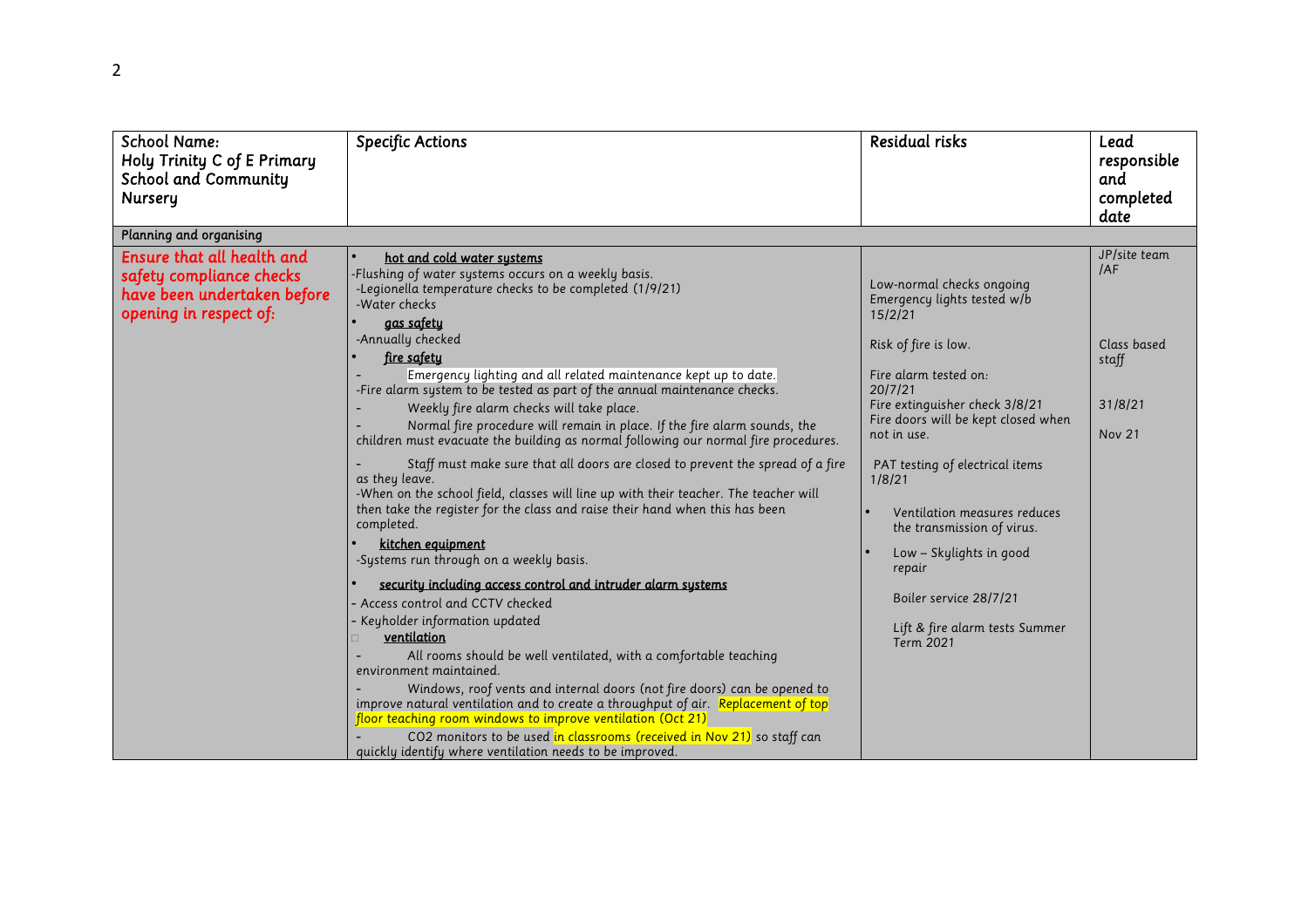| SLT<br>28/8/21<br>Nov 21  |
|---------------------------|
| Class teachers<br>20/7/21 |
|                           |
|                           |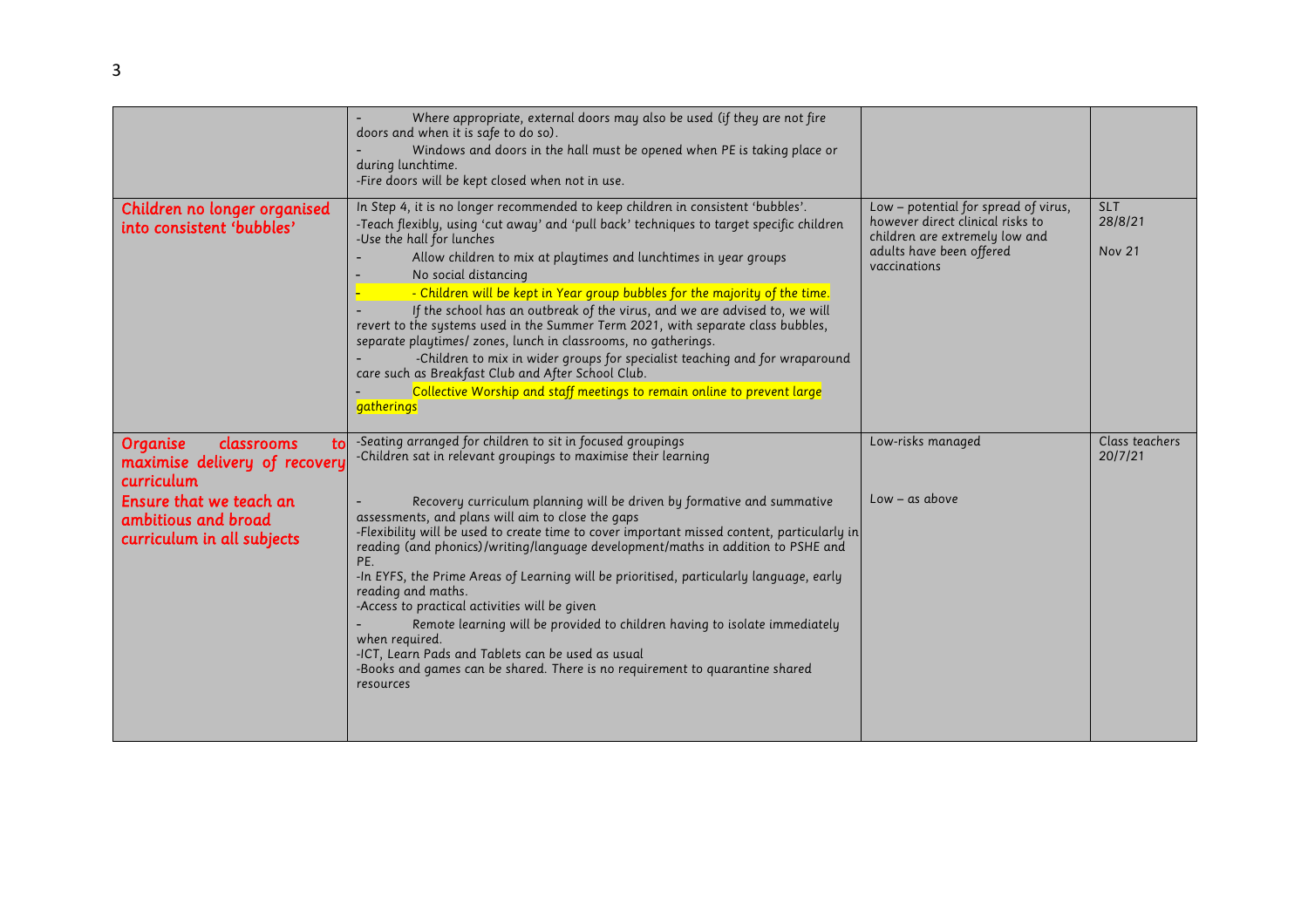| <b>Preparing resources</b>                  | -Email resources to the office so that they can be photocopied in advance and distributed<br>to you.<br>-Practical lessons can go ahead, clean frequently touched equipment more often than<br>usual<br>-If sweet treats are brought into school, for example, for a birthday celebration, these<br>must be in sealed packaging and sent home at the end of the day so that parents can<br>decide if they are consumed.                                                                                                                                     | Low                          | Office staff<br>20/7/21<br><b>Nov 21</b>           |
|---------------------------------------------|-------------------------------------------------------------------------------------------------------------------------------------------------------------------------------------------------------------------------------------------------------------------------------------------------------------------------------------------------------------------------------------------------------------------------------------------------------------------------------------------------------------------------------------------------------------|------------------------------|----------------------------------------------------|
| Marking and feedback                        | -Teachers / TAs will be expected to provide feedback to work in books.<br>-Verbal feedback given where appropriate.<br>-Books can be taken home.<br>- Teachers will look at books on an individual and whole group level and decide on<br>next steps. They will then use this to adapt the next lesson.<br>-Whole group feedback sheets and individual feedback comments in books will be used<br>by children to improve their work<br>-Teachers/TAs will record in reading records. Reading books, and reading records will<br>go between home and school. | Low                          | Class based<br>staff<br>20/7/21                    |
| <b>Managing workload</b>                    | -Staff will receive PPA<br>- Remote learning (for any children self-isolating) and class learning will be dovetailed<br>to reduce workload<br>-Teacher or TA to respond to Dojo comments from class<br>- Staff to continue to work from home during PPA time if they wish.                                                                                                                                                                                                                                                                                  | Low- Usual workload expected | SLT<br><b>Teachers</b><br>20/7/21<br><b>Nov 21</b> |
| Performance management and<br>appraisal     | -School must follow school teachers' pay and conditions document. All pay progression<br>for teachers must be linked to performance.<br>-We will adapt targets that could not be met due to limited pupil attendance at school                                                                                                                                                                                                                                                                                                                              | Low                          | FD /AF<br>20/7/21                                  |
| PE, sport and physical<br><i>activities</i> | -Children can be in mixed groupings<br>-Sports equipment does not need to be left to quarantine, but frequently touched<br>surfaces should be cleaned more regularly<br>-Contact sports are allowed<br>-Halls can be used but PE should take place outside wherever possible.<br>-Handwashing should take place prior to, and following physical activity<br>-Sports coaches and external clubs can operate<br>-In the event of an outbreak, previous 'bubble' arrangements and restricted use of the<br>hall will be instigated                            | Low                          | PE lead 20/7/21                                    |
| Movement around the school<br>or building   | - One-way system remains for parents to enter and exit the school site.<br>-To improve the flow around the building, separate entrances and exits will continue to<br>be used.<br>Access to building plan during the school day<br>Children in Nursery classroom - Enter and leave via outside door<br>Children in R classrooms- Enter and exit block via the door closest to the centre of the<br>school, or outside classroom doors                                                                                                                       | Low                          | <b>SLT</b><br>20/7/21                              |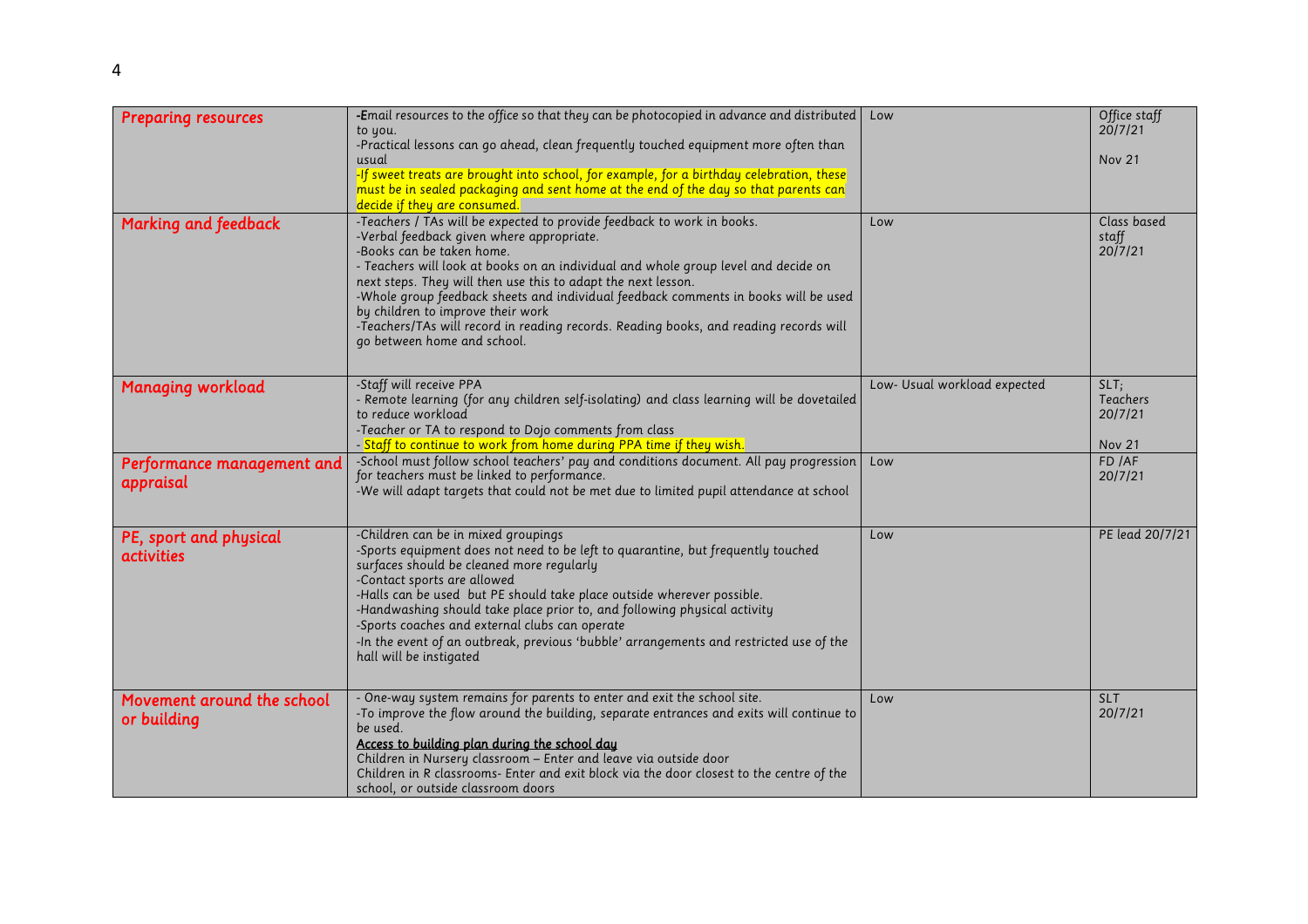| Stagger break times (including<br>lunch), so that all children are<br>not moving around the school<br>at the same time | -Playtimes and lunchtimes will be staggered and outside spaces zoned to ensure year<br>groups of children stay together.<br>children will eat in the hall. Hot meals will resume<br>Staff breaks will be staggered as a result of staggered lunchtimes/ breaks in<br>different year groups to reduce large numbers in the staffroom at any one time.<br>The timings for break times are timetabled to avoid congestion and provide a<br>clam environment.<br>-Children must be walked to and from their break                                                                                                                                                                                                                                                                                                                   | Low | SLT, teachers<br>TAs/MDS<br>20/7/21                           |
|------------------------------------------------------------------------------------------------------------------------|---------------------------------------------------------------------------------------------------------------------------------------------------------------------------------------------------------------------------------------------------------------------------------------------------------------------------------------------------------------------------------------------------------------------------------------------------------------------------------------------------------------------------------------------------------------------------------------------------------------------------------------------------------------------------------------------------------------------------------------------------------------------------------------------------------------------------------|-----|---------------------------------------------------------------|
| Drop-off and collection times                                                                                          | -No staggered start times for children in different year groups. Gates open at 8.40-8.55<br>am for everyone<br>- one-way system will remain as it avoids 'pinch-points' that could occur during entering<br>or exiting our school gates. Nursery and EYFS children's parents will be allowed on site<br>to drop off (Reception up to January 2021). Other parents to leave their child at the<br>main school entrance. - One member of staff will man each entry point.<br>- TAs and support staff on hand/on the door to each classroom to ensure that the<br>children enter classrooms safely.<br>School will finish at 3.00pm for EYFS and KS1, 3.15pm for Nursery and KS2 -Clear<br>signage and information to parents in letters home.<br>-The additional exit through the MUGA will remain. This will be manned by staff. | Low | <b>SLT</b><br>20/7/21<br><b>Nov 21</b>                        |
| Parent / teacher contact<br><b>Parent/Office contact</b>                                                               | -Teachers will not be available to speak to parents at the start of the day, unless teachers  <br>initiate the contact.<br>- Parent/ teacher meetings consultations via phone call. Other parent meetings will<br>take place outside where possible.<br>-Parents can contact teachers by class Dojo, or email/ phone into the office if they have<br>queries about the day.<br>Email and phone contact remain<br>Office open throughout the day 9-2.30pm (to avoid busy times). 1 person only<br>permitted in the office foyer.                                                                                                                                                                                                                                                                                                 | Low | SLT/<br><b>Teachers</b><br>20.7.21<br>Office staff<br>31.8.21 |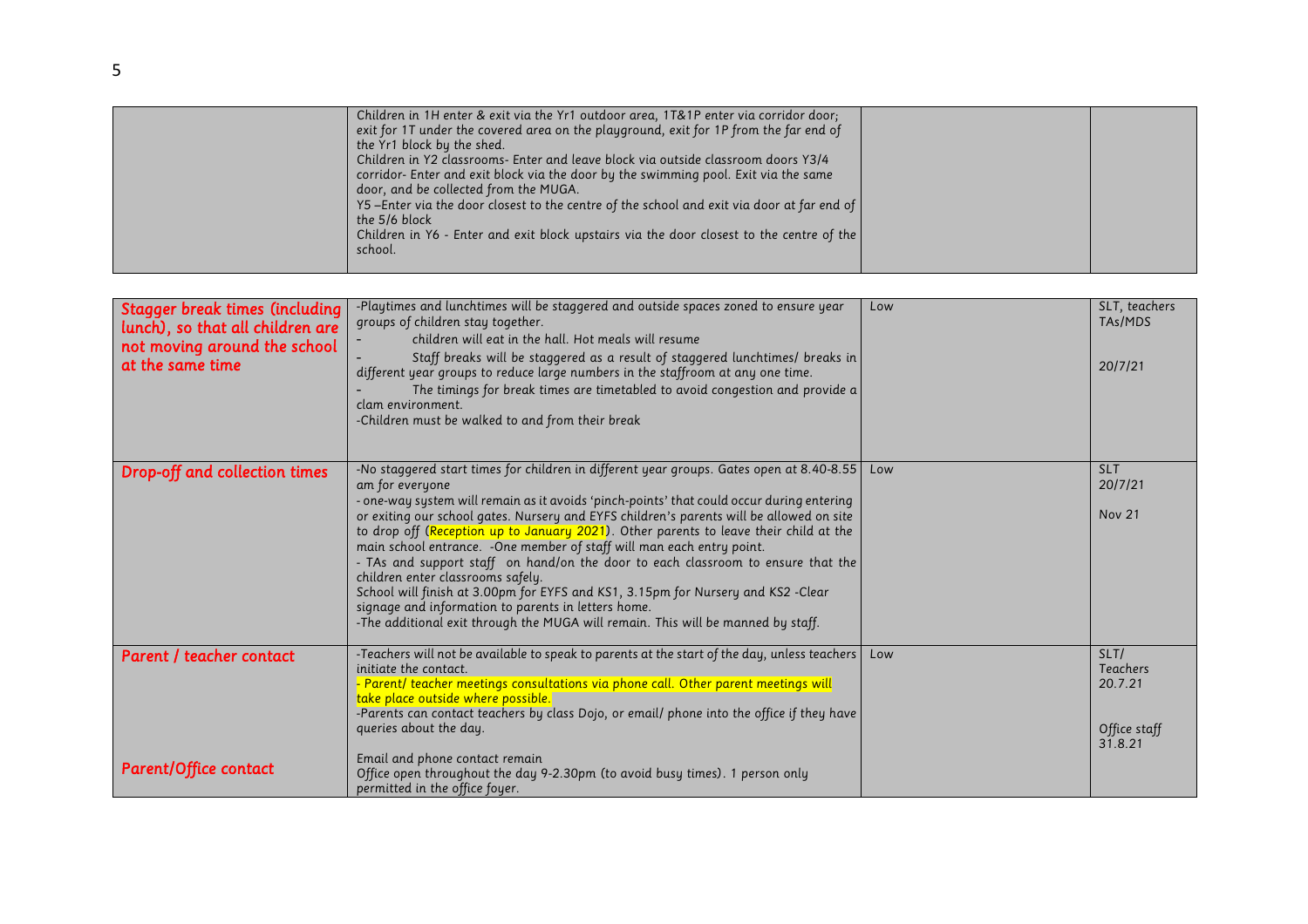| <b>Consider how staff</b><br>deployment will support pupils<br>education     | -Support staff and teachers will provide catch-up interventions.<br>- Teachers and support staff will work in different classes across the school, where<br>required, for example, to carry out interventions.<br>-Teachers and TAs will support the children's learning and development in the most<br>effective way possible. They will work closely with the children in their class/<br>intervention group, in order to carry out their role effectively.                                                                                                                                                                                                                                                                                                                                                                                                                                                                                                                                                                                                                                                                                                                                                                                                                                                                                                                                                                                                                                                                                                                                                                                                                                                                                                                                                                                                                                                            | Low                                                                                                | AF/CP<br>20/7/21                      |
|------------------------------------------------------------------------------|--------------------------------------------------------------------------------------------------------------------------------------------------------------------------------------------------------------------------------------------------------------------------------------------------------------------------------------------------------------------------------------------------------------------------------------------------------------------------------------------------------------------------------------------------------------------------------------------------------------------------------------------------------------------------------------------------------------------------------------------------------------------------------------------------------------------------------------------------------------------------------------------------------------------------------------------------------------------------------------------------------------------------------------------------------------------------------------------------------------------------------------------------------------------------------------------------------------------------------------------------------------------------------------------------------------------------------------------------------------------------------------------------------------------------------------------------------------------------------------------------------------------------------------------------------------------------------------------------------------------------------------------------------------------------------------------------------------------------------------------------------------------------------------------------------------------------------------------------------------------------------------------------------------------------|----------------------------------------------------------------------------------------------------|---------------------------------------|
| Resuming extra-curricular<br>provision                                       | -Breakfast club and after school club will resume<br>- Sport and other clubs will resume<br>-Music lessons will recommence in a designated well-ventilated room.                                                                                                                                                                                                                                                                                                                                                                                                                                                                                                                                                                                                                                                                                                                                                                                                                                                                                                                                                                                                                                                                                                                                                                                                                                                                                                                                                                                                                                                                                                                                                                                                                                                                                                                                                         | Low                                                                                                | AF<br><b>DJ</b><br>20/7/21,           |
| Supporting vulnerable staff<br>and students                                  | - All children and staff will be expected to attend school.<br>- Shielding advice ended was paused on 1 <sup>st</sup> April 21<br>-If rates of the virus rise in our area, the school will follow the government guidance<br>and may implement a 'stepping measures up and down' approach.<br>-Any pupils under the care of a specialist health professional will be encouraged to<br>discuss their care with their health professional . In school care plans updated.<br>-Where a pupil is unable to attend school because they are complying with clinical<br>and/or public health advice, we will offer them access to remote education, which we<br>will monitor engagement with this activity<br>-Counselling services, bereavement support' occupational health and mental health<br>services will be signposted to those staff and children in need of this.<br>-Pastoral support and family support will be available if needed<br>-Medical quidance sought from specialists and parents in relation to children's specific<br>medical needs.<br>-PPE will be provided for staff dealing with intimate care and for the medical or high<br>level needs of specific children, if these present a risk. It will also be provided for staff<br>supporting children who become unwell within school, with symptoms of coronavirus.<br>-CEV members of staff will, at a minimum, follow guidance for everyone else but may<br>also want to think carefully about taking additional precautions. Individual risk<br>assessments will be carried out where appropriate.<br>-Measures to help minimise the risk of spreading COVID-19 - including increased<br>handwashing, use of face coverings in specific situations, enhancing cleaning,<br>ventilation and managing suspected and confirmed cases.<br>-Cover teachers to cover in a smaller number of consistent classes wherever possible to<br>reduce contacts. | Low-caution will be applied to this<br>group. Some anxieties may remain<br>despite these measures. | <b>Nov 21</b>                         |
| <b>Consider measures to support</b><br>staff mental health and well<br>being | -Additional resources are available through Dorset Healthcare - see link.<br>(https://www.dorsethealthcare.nhs.uk/coronavirus-1/mental-healthwellbeingadvice)<br>-Support and advice available in school. SLT/YLs/line managers will offer support<br>where required<br>-Steps to Well-being and other services will be signposted<br>-PSHE Workshops will be carried out in school to support children's mental health.<br>- New Well-being intervention purchased to support vulnerable children.                                                                                                                                                                                                                                                                                                                                                                                                                                                                                                                                                                                                                                                                                                                                                                                                                                                                                                                                                                                                                                                                                                                                                                                                                                                                                                                                                                                                                      | Low-anxiety of staff may remain                                                                    | All staff<br>20/7/21<br><b>Nov 21</b> |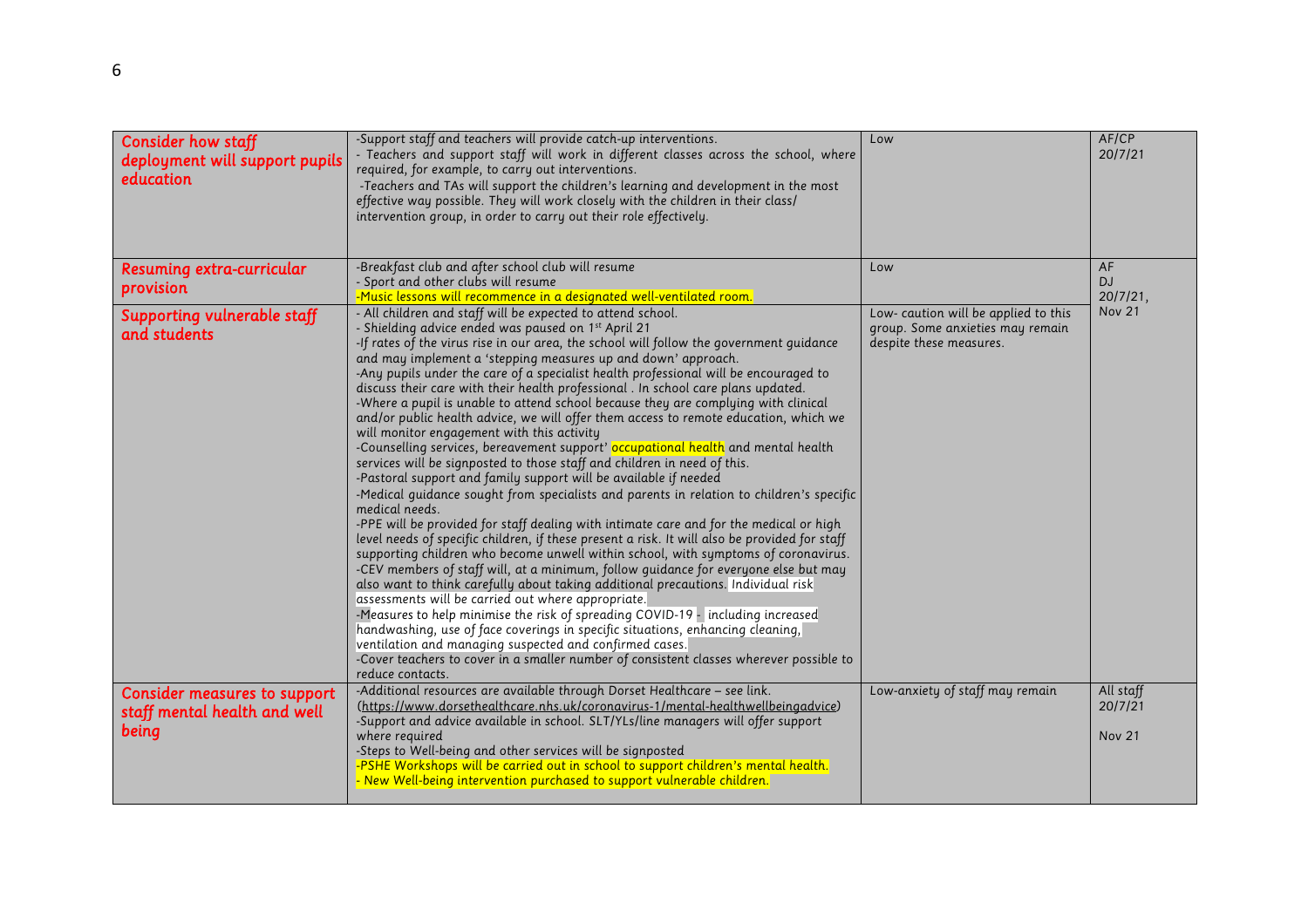| Communicating your plans                                                                                                                                                                                                                                                                             |                                                                                                                                                                                                                                                                                                                                                                                                                                                                                       |                                                                                                                         |                                       |
|------------------------------------------------------------------------------------------------------------------------------------------------------------------------------------------------------------------------------------------------------------------------------------------------------|---------------------------------------------------------------------------------------------------------------------------------------------------------------------------------------------------------------------------------------------------------------------------------------------------------------------------------------------------------------------------------------------------------------------------------------------------------------------------------------|-------------------------------------------------------------------------------------------------------------------------|---------------------------------------|
|                                                                                                                                                                                                                                                                                                      |                                                                                                                                                                                                                                                                                                                                                                                                                                                                                       |                                                                                                                         |                                       |
| Tell children, young people,<br>parents, carers or any<br>visitors, such as suppliers,<br>not to enter the education or<br>childcare setting if they are<br>displaying any symptoms of<br>coronavirus (following the<br>COVID-19: guidance for<br>households with possible<br>coronavirus infection) | -Clear notices for parents, electronic communication and<br>reminders on a regular basis provided.                                                                                                                                                                                                                                                                                                                                                                                    | Low - sufficient guidance given to<br>parents<br>DJ to have conversations with<br>parents if children present as unwell | <b>SLT</b><br>20/7/21                 |
| <b>Engage parents and children</b><br>in education resources such as<br>e-bug and PHE schools<br>resources                                                                                                                                                                                           | -Encourage parents to reinforce hygiene messages at home.<br>-Children will be educated in the importance of social distancing and hygiene in school<br>and this will form a distinct part of their daily timetable.                                                                                                                                                                                                                                                                  | Low                                                                                                                     | <b>SLT</b><br>20/7/21<br>Nov 21       |
| Communicate with<br>contractors and suppliers that<br>will need to prepare to<br>support your plans for<br>opening for example, cleaning,<br>catering, food supplies,<br>hygiene suppliers                                                                                                           | -Hygiene supplies are fully stocked. Staff to inform School Business Manager if stock is<br>getting low. Cleaners to regularly check.<br>-Caterers informed and routine in place for deliveries.                                                                                                                                                                                                                                                                                      | Low                                                                                                                     | JP/EC<br>Ongoing<br>20/7/21<br>Nov 21 |
| Discuss with cleaning staff the<br>additional cleaning<br>requirements and agree<br>additional hours to allow for<br>this                                                                                                                                                                            | -Cleaners have had their hours extended.<br>-Cleaners will clean thoroughly at the end of every day and the toilets will additionally<br>be cleaned at lunchtime.<br>-Every classroom will contain its own cleaning kit (including hand sanitiser, soap,<br>antibacterial wipes and spray). This will be used regularly by the class team on<br>frequently touched surfaces.<br>-Staff will use anti-bac wipes on door handles and frequently touched surfaces<br>throughout the day. | Low                                                                                                                     | <b>JP</b><br>AF<br>20/7/21            |
| When open: Prevention                                                                                                                                                                                                                                                                                |                                                                                                                                                                                                                                                                                                                                                                                                                                                                                       |                                                                                                                         |                                       |

٦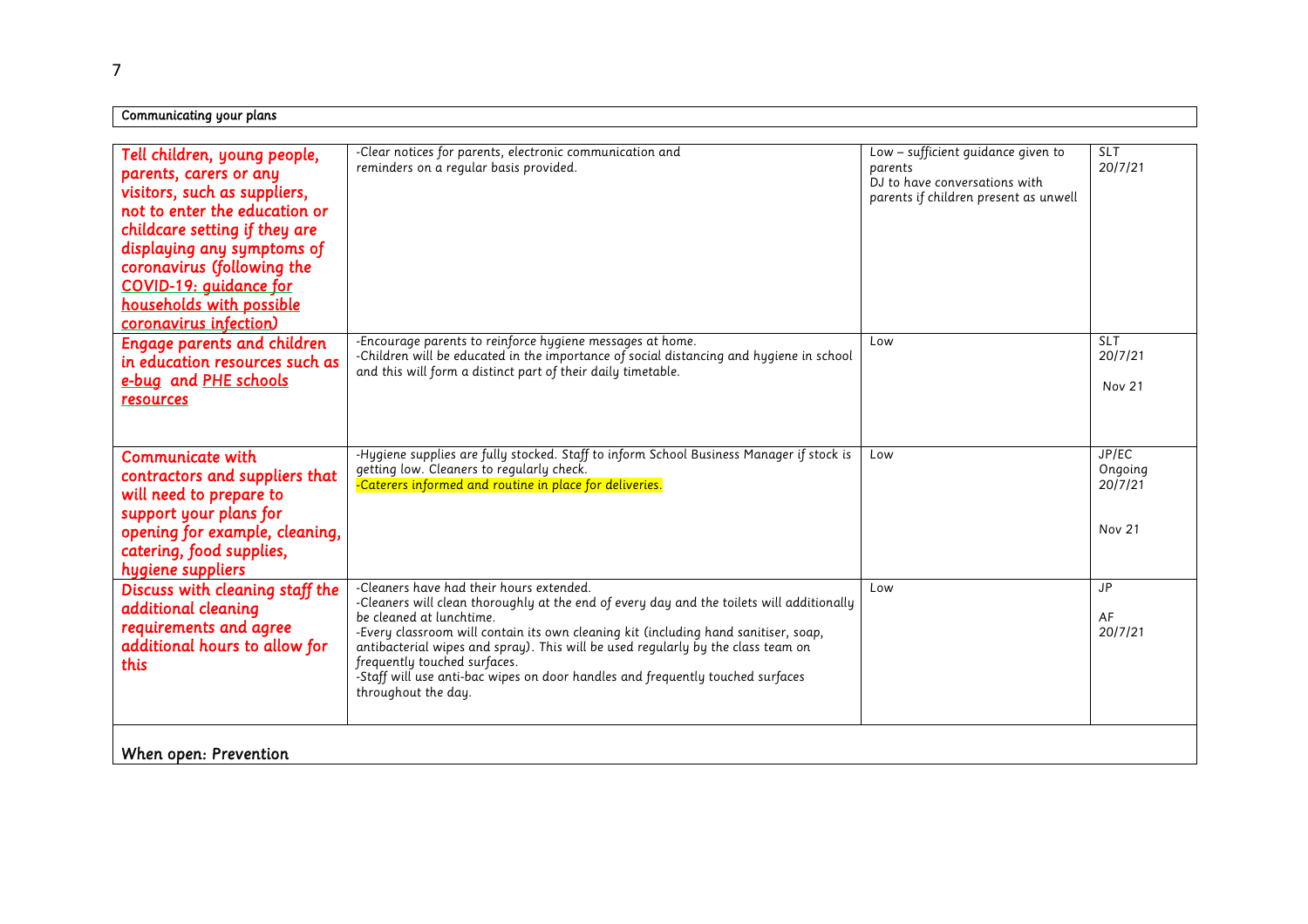| Tracing close contacts and<br><i>isolation</i> | -Close contacts will be identified via NHS Test and Trace.<br>-Contacts from a school setting will only be traced by NHS Test and Trace where the<br>possible case specifically identifies the individual as being a close contact. This is likely<br>to be a small number of people.<br>-Children under 18 will not have to self-isolate if they are contacted by NHS Test and<br>Trace as a close contact of a positive Covd-19 case. They will be informed and advised<br>to take a PCR test<br>-We will encourage all individuals to take a PCR test if advised to do so<br>-Unvaccinated adults will need to self-isolate for 10 days.if identified as a close<br>contact.<br>- All individuals who have been identified as a close contact of a suspected or<br>confirmed case of the Omicron variant of COVID-19, irrespective of vaccination status<br>and age, will be contacted directly and required to self-isolate immediately and asked<br>to book a PCR test. They will be informed by the local health protection team or NHS<br>Test and Trace if they fall into this category and provided details about self-isolation<br>(Nov 21 guidance) | Moderate | 27/8/21<br>Nov 21 |
|------------------------------------------------|----------------------------------------------------------------------------------------------------------------------------------------------------------------------------------------------------------------------------------------------------------------------------------------------------------------------------------------------------------------------------------------------------------------------------------------------------------------------------------------------------------------------------------------------------------------------------------------------------------------------------------------------------------------------------------------------------------------------------------------------------------------------------------------------------------------------------------------------------------------------------------------------------------------------------------------------------------------------------------------------------------------------------------------------------------------------------------------------------------------------------------------------------------------|----------|-------------------|
| <b>OMICRON Variant</b>                         | Further actions for educational settings may be advised by a local Incident<br>Management Team (IMT) investigating a suspected or confirmed case of the Omicron<br>variant of COVID-19. (Nov 21 guidance)                                                                                                                                                                                                                                                                                                                                                                                                                                                                                                                                                                                                                                                                                                                                                                                                                                                                                                                                                      | Moderate | <b>Nov 21</b>     |

| Minimise contact with<br>individuals who are unwell by<br>ensuring that those who have<br>coronavirus symptoms do not<br>attend school. | -Clearly communicate to parents and staff that pupils, staff and other adults<br>must not come into the school if they:<br>- Have one or more coronavirus symptoms<br>- <mark>a new continuous cough</mark><br>- a high temperature<br>- a loss of, or change in, your normal sense of taste or smell<br>- Have tested positive in the last 10 days<br>- Are required to quarantine after travel abroad                                                                                                                                                                                                                                                                                   | Moderate - Regular, clear<br>information will minimise risk. | AF<br>20/7/21 |
|-----------------------------------------------------------------------------------------------------------------------------------------|-------------------------------------------------------------------------------------------------------------------------------------------------------------------------------------------------------------------------------------------------------------------------------------------------------------------------------------------------------------------------------------------------------------------------------------------------------------------------------------------------------------------------------------------------------------------------------------------------------------------------------------------------------------------------------------------|--------------------------------------------------------------|---------------|
|                                                                                                                                         | Anyone developing Covid-19 symptoms during the school day, however mild, will be<br>sent home to follow public health advice.<br>-If a parent/ carer insists on a pupil attending school, we can refuse the pupil entry if,<br>in our reasonable judgement, it is necessary to protect other pupils and staff from<br>possible infection with Covid-19.<br>Lateral flow testing for staff twice weekly, will identify asymptomatic<br>people, who will immediately isolate, along with their close contacts, thus limiting the<br>spread of the virus. Staff should undertake twice weekly home tests. See separate risk<br>assessment for lateral flow testing at home for school staff. |                                                              |               |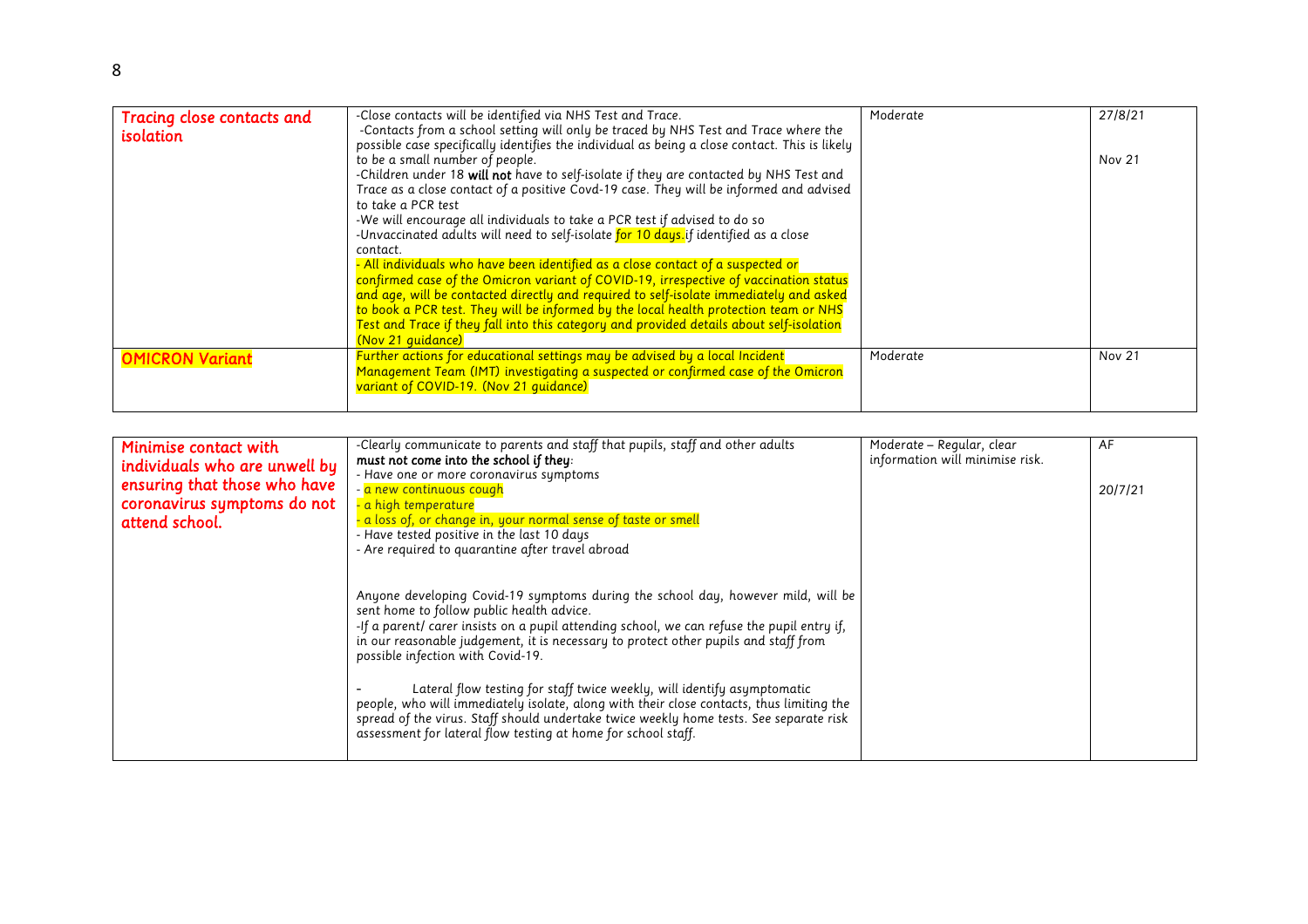| Medicines not to be given to<br>children before coming into<br>school                                                                                                  | -Medicines such as Calpol and paracetamol can mask Covid-19 symptoms.<br>-Any child who has found to be given these medicines will be sent home.<br>-Children with other illnesses such as an ear infection or an injury, such as a<br>broken bone, may receive pain-relief following discussion with the lead first-aider<br>(Mrs Jones) and a temperature check.                                                                                                                                                                                                                                                                                                                                                                                                                                                                                                                                                                                                                                                                                                                                                                                                                                                                                                                        | low                                                                       | <b>DJ</b><br>31/8/21                             |
|------------------------------------------------------------------------------------------------------------------------------------------------------------------------|-------------------------------------------------------------------------------------------------------------------------------------------------------------------------------------------------------------------------------------------------------------------------------------------------------------------------------------------------------------------------------------------------------------------------------------------------------------------------------------------------------------------------------------------------------------------------------------------------------------------------------------------------------------------------------------------------------------------------------------------------------------------------------------------------------------------------------------------------------------------------------------------------------------------------------------------------------------------------------------------------------------------------------------------------------------------------------------------------------------------------------------------------------------------------------------------------------------------------------------------------------------------------------------------|---------------------------------------------------------------------------|--------------------------------------------------|
| Procedure for dealing with a<br>child who becomes unwell<br>with:<br>a new continuous<br>cough<br>high temperature<br>loss of, or change in<br>sense of taste or smell | - The child will taken to a designated isolated space, and should be placed in a room<br>(on their own if age allows but supervised).<br>-Parents will be called to collect immediately and told to seek a PCR test for their<br>symptomatic child.<br>-The window in this room will be opened.<br>-The pupil should avoid using public transport and be collected by someone in their<br>household. In exceptional circumstances, a pupil in Y5/6 can walk, cycle or scoot<br>home.<br>-If a first aider supports the unwell child, they will wear PPE if close contact is<br>necessary.<br>-All parents have been asked to inform school if their details have changed recently.<br>-There is a designated toilet assigned to children who fall ill. The designated toilet is<br>the disabled toilet opposite the school office.<br>-Once the child is collected, both spaces will be out of use until they have been cleaned<br>and disinfected using standard cleaning products.<br>- Everyone must wash their hands thoroughly for 20 seconds with soap and running<br>water or use hand sanitiser after contact with someone who is unwell.<br>-The household should follow Public Health stay at home quidance for households<br>with possible or confirmed coronavirus infection. | Moderate-Use of PPE minimises risk<br>if a child displays COVID symptoms. | All staff<br>Ongoing<br>20/7/21<br><b>Nov 21</b> |

| In the case of an emergency, 999 should be called.<br>-School should be informed immediately of the results of a PCR test.<br>-They will also need to provide details of anyone they have been in close contact with<br>if they were to test positive for coronavirus to NHS Test and Trace -If the test is<br>negative the child could return to the setting assuming they are well enough.<br>-If the test is positive, the child should self-isolate for at least 10 days from the test<br>date.<br>-This guidance also applies if an adult presents as unwell and is subsequently tested as<br>positive. |  |  |
|--------------------------------------------------------------------------------------------------------------------------------------------------------------------------------------------------------------------------------------------------------------------------------------------------------------------------------------------------------------------------------------------------------------------------------------------------------------------------------------------------------------------------------------------------------------------------------------------------------------|--|--|
|--------------------------------------------------------------------------------------------------------------------------------------------------------------------------------------------------------------------------------------------------------------------------------------------------------------------------------------------------------------------------------------------------------------------------------------------------------------------------------------------------------------------------------------------------------------------------------------------------------------|--|--|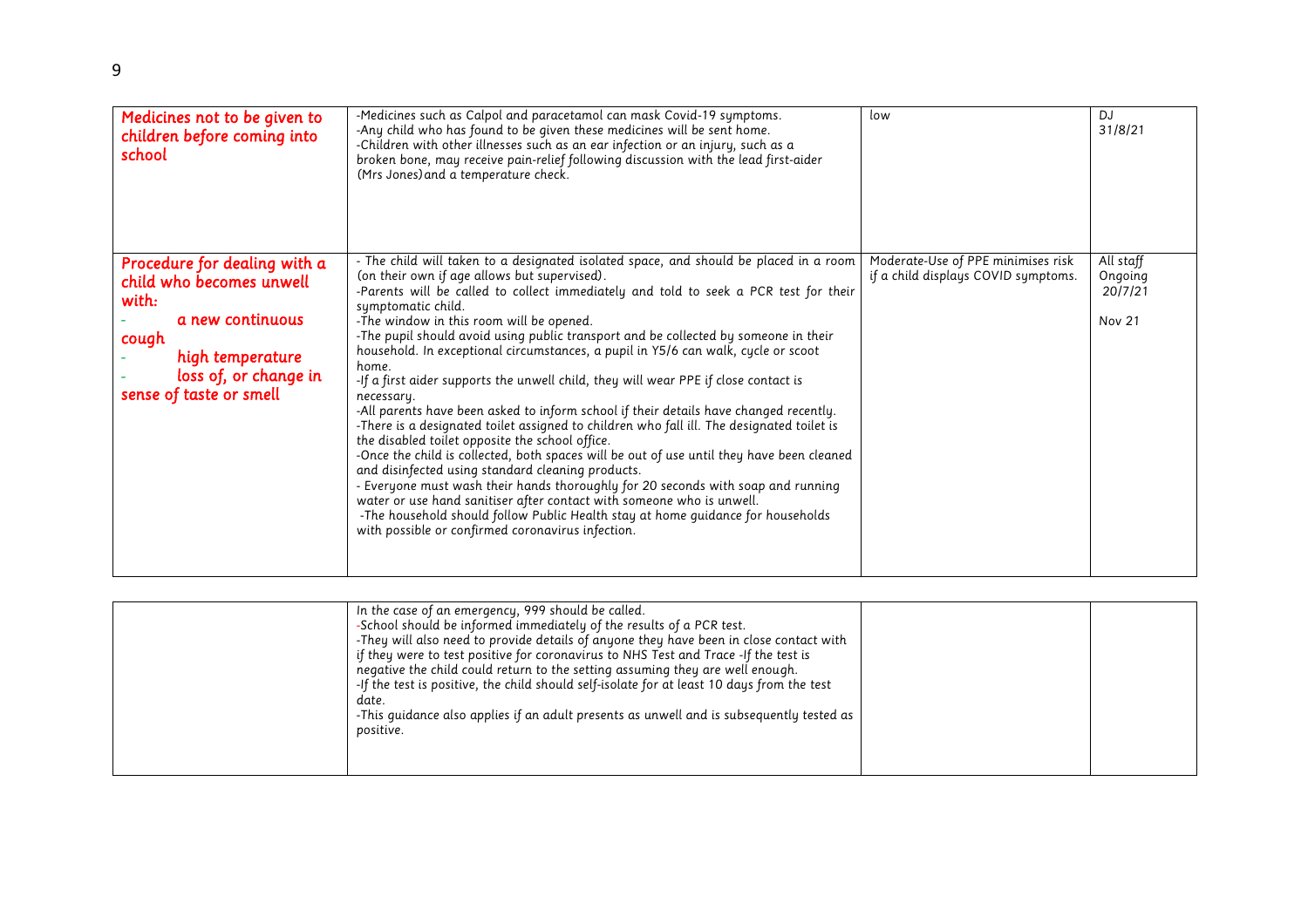| Managing confirmed cases of<br>coronavirus amongst the<br>school community                          | -Staff or pupils with a positive Lateral Flow test result should self-isolate in line with<br>government guidance, and get a PCR test. They must isolate until they get the result of<br>the PCR test.<br>-If the PCR test is taken within 2 days of the positive lateral flow test, and is negative,<br>it overrides the self-test LFD test and the pupil/ staff member can return to school, as<br>long as they don't have Covid-19 symptoms.<br>-Siblings or household contacts of a positive case must get a PCR test and have<br>received a negative result before returning to school. Parents should continue to be<br>vigilant for symptoms following a negative PCR result.<br>-Advice and quidance around self-isolation of close contacts of those with a positive<br>PCR result, will be considered on a case by case basis.<br>- Following a positive PCR result of a member of staff or pupil, close contacts<br>(including class, where relevant) will be notified that they have been a close contact of<br>a confirmed positive case and sent a 'Warn and Inform' letter by email, encouraging<br>them to get a PCR test.<br>-Following a positive PCR test result, adults and children must stay at home and<br>should not return to school for at least 10 days from the day after a positive test. The<br>day of the positive test is day zero. | Medium - Public Health England<br>(PHE) will advise on measures to<br>limit risk | AF<br>28/8/21<br><b>Nov 21</b> |
|-----------------------------------------------------------------------------------------------------|---------------------------------------------------------------------------------------------------------------------------------------------------------------------------------------------------------------------------------------------------------------------------------------------------------------------------------------------------------------------------------------------------------------------------------------------------------------------------------------------------------------------------------------------------------------------------------------------------------------------------------------------------------------------------------------------------------------------------------------------------------------------------------------------------------------------------------------------------------------------------------------------------------------------------------------------------------------------------------------------------------------------------------------------------------------------------------------------------------------------------------------------------------------------------------------------------------------------------------------------------------------------------------------------------------------------------------------------------------------------|----------------------------------------------------------------------------------|--------------------------------|
| <b>Managing Outbreaks</b>                                                                           | We will work with Public Health Dorset in the event of an outbreak (several confirmed<br>cases within 10 days). Additional control measures may then be introduced for a<br>short, time-limited period, including but not limited to:<br>-class bubble reinstated<br>-separate dining space<br>-Increased communication with parents re. advice for PCR testing.<br>-Staff wearing face coverings in communal areas.<br>-Limiting attendance of extra-curricular activities<br>-Priority cleaning of frequently touched points in classroom.<br>-Separate play spaces at playtime and lunchtime<br>-Encourage immediate PCR testing and subsequent daily LFT testing at the discretion<br>of parents for their children.<br>-Staff encouraged to get a PCR test and continue with daily LFTs for a 7 day period.                                                                                                                                                                                                                                                                                                                                                                                                                                                                                                                                                    | Moderate                                                                         | AF<br><b>Nov 21</b>            |
| For cleaning and hygiene:<br>follow the COVID-19: cleaning<br>of nonhealthcare settings<br>guidance | -Regular cleaning of areas and equipment with a focus on frequently touched surfaces<br>-Toilets to be cleaned twice a day                                                                                                                                                                                                                                                                                                                                                                                                                                                                                                                                                                                                                                                                                                                                                                                                                                                                                                                                                                                                                                                                                                                                                                                                                                          | Low                                                                              | JP/Cleaning<br>team<br>20/7/21 |
| <b>Face coverings</b>                                                                               | -Face coverings help protect the wearer and others against the spread of infection<br>because they cover the nose and mouth, which are the main confirmed sources of<br>transmission of COVID-19. (Nov 21 guidance)<br>In primary schools, we recommend that face coverings should be worn by staff and<br>adults (including visitors) when moving around in corridors and communal areas.<br>Health advice continues to be that children in primary schools should not be asked to<br>wear face coverings. (Nov 21 quidance)                                                                                                                                                                                                                                                                                                                                                                                                                                                                                                                                                                                                                                                                                                                                                                                                                                       | Low                                                                              | AF<br><b>Nov 21</b>            |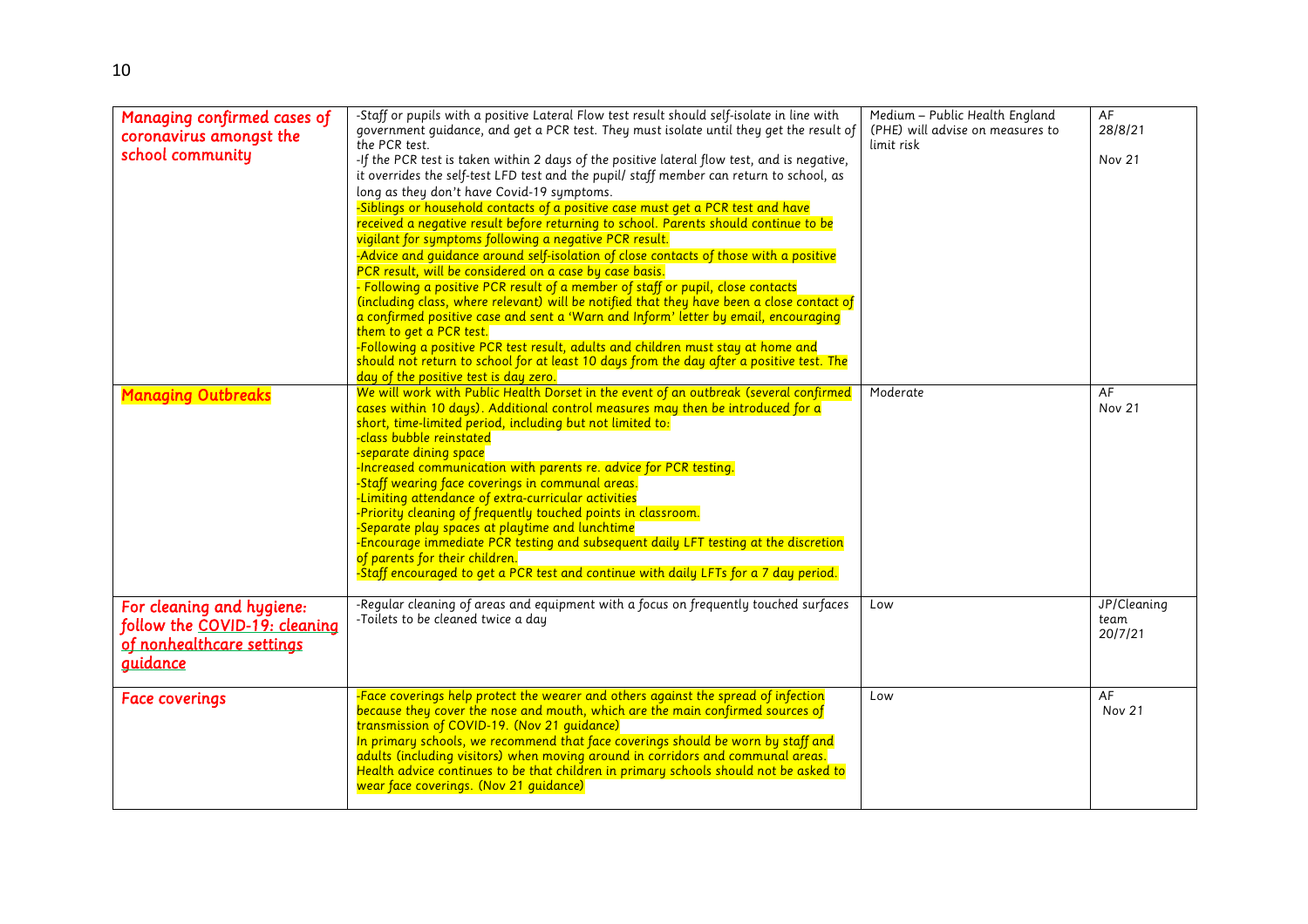| Parents and visitors must wear a face covering when on-site. |  |
|--------------------------------------------------------------|--|
|                                                              |  |
|                                                              |  |
|                                                              |  |

| <b>Ensure education visits follow</b><br>agreed guidelines                                                                          | -Educational visits will resume<br>-The trip destination must have risk assessments in place, which must include covid<br>measures<br>-Full, thorough risk assessments must be in place, in accordance with school<br>procedures<br>-Trip arrangers must visit https://www.gov.uk/government/publications/healthand-<br>safety-on-educational-visit<br>-Educational visits arranged must have financial protection in place, in the possibility<br>of cancellation                                                                                                                                                                                                                    | Low - robust risk assessment will<br>identify risks and put control<br>measures in place | JR / AG /AF<br>20/7/21            |
|-------------------------------------------------------------------------------------------------------------------------------------|---------------------------------------------------------------------------------------------------------------------------------------------------------------------------------------------------------------------------------------------------------------------------------------------------------------------------------------------------------------------------------------------------------------------------------------------------------------------------------------------------------------------------------------------------------------------------------------------------------------------------------------------------------------------------------------|------------------------------------------------------------------------------------------|-----------------------------------|
| Ensure that no child is<br>disadvantaged by poor<br>attendance                                                                      | -Attendance in school is mandatory for all pupils -Parents'<br>duty to secure their child's regular attendance - We will<br>record attendance and follow up absence<br>-We will support parents to secure good attendance<br>-We will issue sanctions, including fixed penalty notices if required -Pastoral<br>officers, attendance officer and family support officer will help families who are<br>anxious about school return, explaining the many control measures we have in<br>place<br>-Social workers will be involved if required<br>- We will provide remote education to pupils who are unable to attend school because<br>they are complying with government legislation | Low-control measures in place                                                            | GB<br>20/7/21                     |
| <b>Pupils travelling from abroad</b>                                                                                                | -Quarantine or self-isolation requirements will be expected to be met, where required.<br>We will refuse entry to school to anyone who has not followed government guidance.<br>-All travellers arriving into the UK will need to isolate and get a PCR test by 'day two'<br>after arrival. They may end their isolation once they receive a negative result. If the<br>result is positive, they should continue to isolate and follow rules on isolation<br>following a positive test. Unvaccinated arrivals aged over 18 will follow the existing,<br>more onerous, testing and isolation regime. All Red list arrivals will enter quarantine.<br>(Nov 21 quidance)                 | Low                                                                                      | GB<br>20/7/21<br>AF, GB<br>Nov 21 |
| Ensure that staff are aware of<br>the government requirement<br>to quarantine following<br>foreign travel, if required to<br>do so. | - Staff need to be available to work in school during term time, so should be mindful of<br>return travel arrangements being disrupted due to coronavirus. There may be the<br>requirement for them to adhere to government quarantine advice if visiting specific<br>countries. The list of countries that this applies to could change with short notice.                                                                                                                                                                                                                                                                                                                           | Low                                                                                      | AF<br>20/7/21                     |